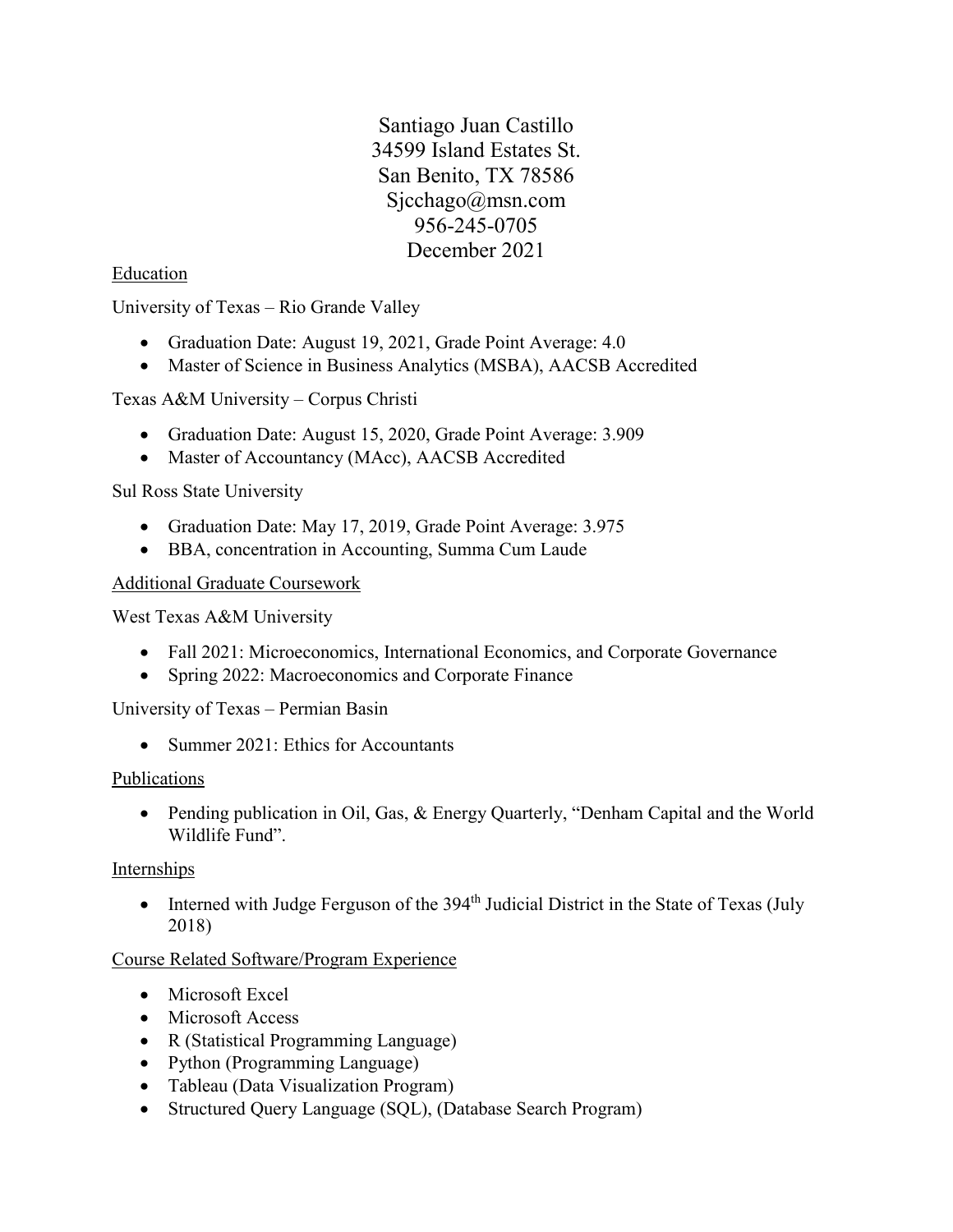Online Learning Platform Experience

- Blackboard (Student)
- Canvas (Student)
- Moodle (Student)
- Zoom/Webex/Collaborate (Student)

### Scholarships

- University of Texas Rio Grande Valley Summer Tuition Scholarship (2021)
- University of Texas Rio Grande Valley Graduate Tuition Scholarship (2020)
- University of Texas Rio Grande Valley Dean's Scholarship (2020)
- Nominated for the Texas A&M University Corpus Christi Rising Graduate Scholar Scholarship (2020)
- Texas A&M University Corpus Christi Summer Graduate Scholarship (2020)
- Texas A&M University Corpus Christi Graduate Scholarship (2019)
- W. E. (Bill) and Anne E. Williams Memorial Scholarship (2018)
- Southwest Texas Municipal Gas Corporation Scholarship (2018)
- Dr. D.J. Sibley, Jr. Scholarship (2018)
- Bechtel Book Scholarship (2018)
- Charles B. David Scholarship (2017, 2018)
- Tom and Evelyn Lineberry Memorial Scholarship (2017, 2018)
- Bennie Walthall Scholarship (2016 2018)
- West Texas National Bank Scholarship (2017)
- Alpine Rotary Club Scholarship (2017)
- Elsa & Leo Dominguez Scholarship (2016)
- One-year All-State Music Scholarship (2016)
- Sul Ross State University Band Excellence Scholarship (2016)
- Alpine High School Band Scholarship (2016)

# Awards and Honors Received

- Selected as a Hispanic Scholarship Fund Scholar (June 2019)
- 2019 Sul Ross State University Man of the Year (May 2019)
- Inducted into Delta Mu Delta, International Honor Society for Business Administration (April 2019)
- Outstanding Undergraduate Student in Business (April 2019)
- Dean's List, Fall 2016 Spring 2019, Sul Ross State University
- Selected for the KPMG PhD Project Conference (November 2018)
- Selected for the Diamond Symposium hosted by The Dow Chemical Company (August 2018)
- Selected for the American Institute of Certified Public Accountants (AICPA) Accounting Scholars Leadership Workshop (May 2018)